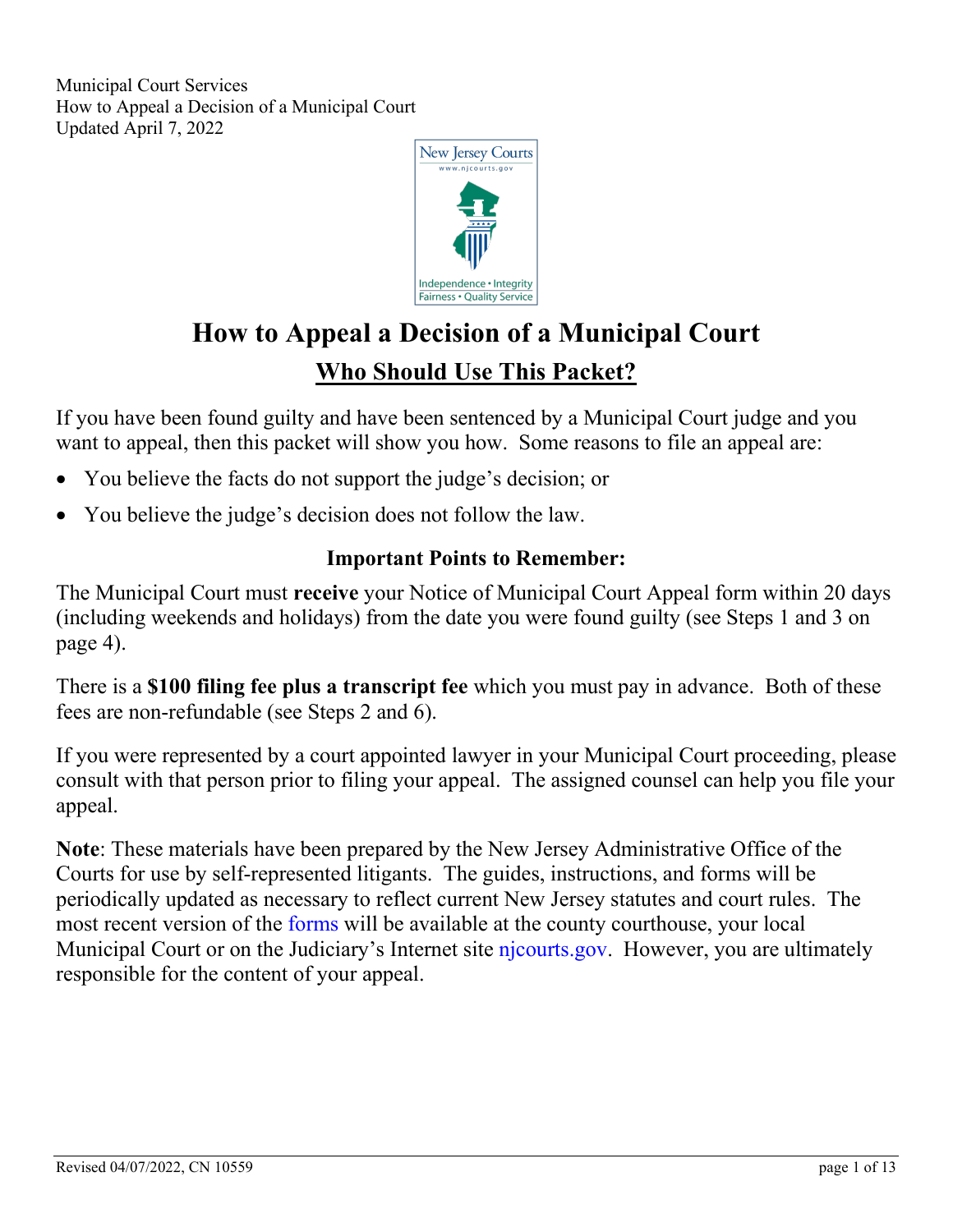# **Things to Think About Before You Try to Represent Yourself in Court**

#### **Try to Get a Lawyer**

The court system is often complicated and confusing. As a result, you may wish to consult with a lawyer before deciding whether to represent yourself in court. If you cannot afford a lawyer or do not know how to go about finding a lawyer, you can:

- Call the New Jersey Attorney Referral Office in your county; or
- Ask any of the State or County Bar Associations for the names of lawyers who may be able to represent you at a reduced price.

**Note**: If you believe you qualify for a court-appointed lawyer, ask the court staff at either the Municipal or Superior Court for more information. The court staff can give you the forms needed to apply for a court-appointed lawyer.

# **What You Should Expect If You Represent Yourself**

While you have the right to represent yourself in court, you should not expect special treatment, help or attention from the court. The following is a list of some things court staff can and cannot do for you. Please read it carefully before asking court staff for help.

- We *can* explain and answer questions about how the court works.
- We *can* tell you what the requirements are to have your case considered by the court.
- We *can* give you some information from your case file.
- We *can* provide you with samples of court forms that are available.
- We *can* provide you with guidance on how to fill out forms.
- We *can* usually answer questions about court deadlines.
- We *cannot* give you legal advice. Only your lawyer can give you legal advice.
- We *cannot* give you an opinion about what will happen if you bring your case to court.
- We *cannot* recommend a lawyer, but we can provide you with the telephone number of a local lawyer referral service.
- We *cannot* talk to the judge for you about what will happen in your case.
- We *cannot* let you talk to the judge outside of court.
- We *cannot* change an order issued by a judge.

### **Court Rules About Municipal Court Appeals**

You can get additional information on how to file a Municipal Court appeal by looking up *Rule* 3:23 in the *Rules Governing the Courts of the State of New Jersey*. Although this packet will walk you through the appeal process, you should consider reading this rule if you decide to file your own Municipal Court appeal. A copy of the rule book is available at the State Library in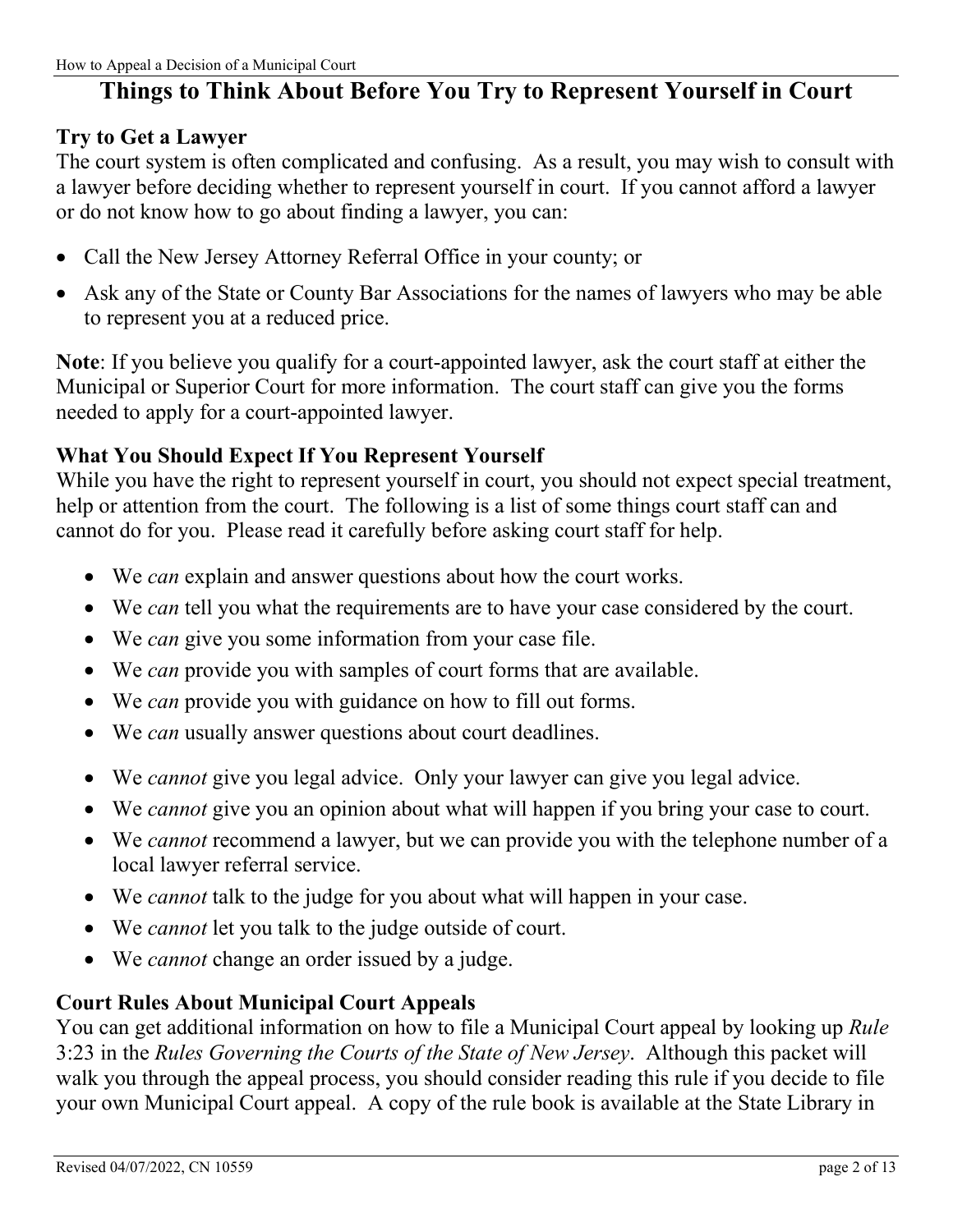Trenton, law libraries, and at many of the county and municipal public libraries located throughout the State.

# **Checklist**

Please feel free to use this Checklist as you complete each of the six steps discussed in the following section. Please pay close attention to the time frames indicated in each Step.

- Complete Form A (*Notice of Municipal Court Appeal*) See STEP 1
- Complete Form B (*Transcript Request – Municipal Court*) See STEP 2
- Contact the Municipal Court to determine what the estimated cost of the Transcript will be – See STEP 2
- After completing Form B (*Transcript Request – Municipal Court*), take it to the Municipal Court to order the correct number of transcripts. Please remember to bring/enclose a check to pay for the transcript – See STEP 2
- Mail or deliver Form A (*Notice of Municipal Court Appeal*) to the Municipal Court See STEP 3
- Mail or deliver a copy of Form A (*Notice of Municipal Court Appeal*) to the Prosecuting Attorney(s) – See STEP 4
- Complete Form C (*Certification of Timely Filing*) See STEP 5
- Mail or deliver a copy of Form A and the completed Form C, along with the \$100 filing fee, to the Criminal Division Manager at the Superior Court – See STEP 6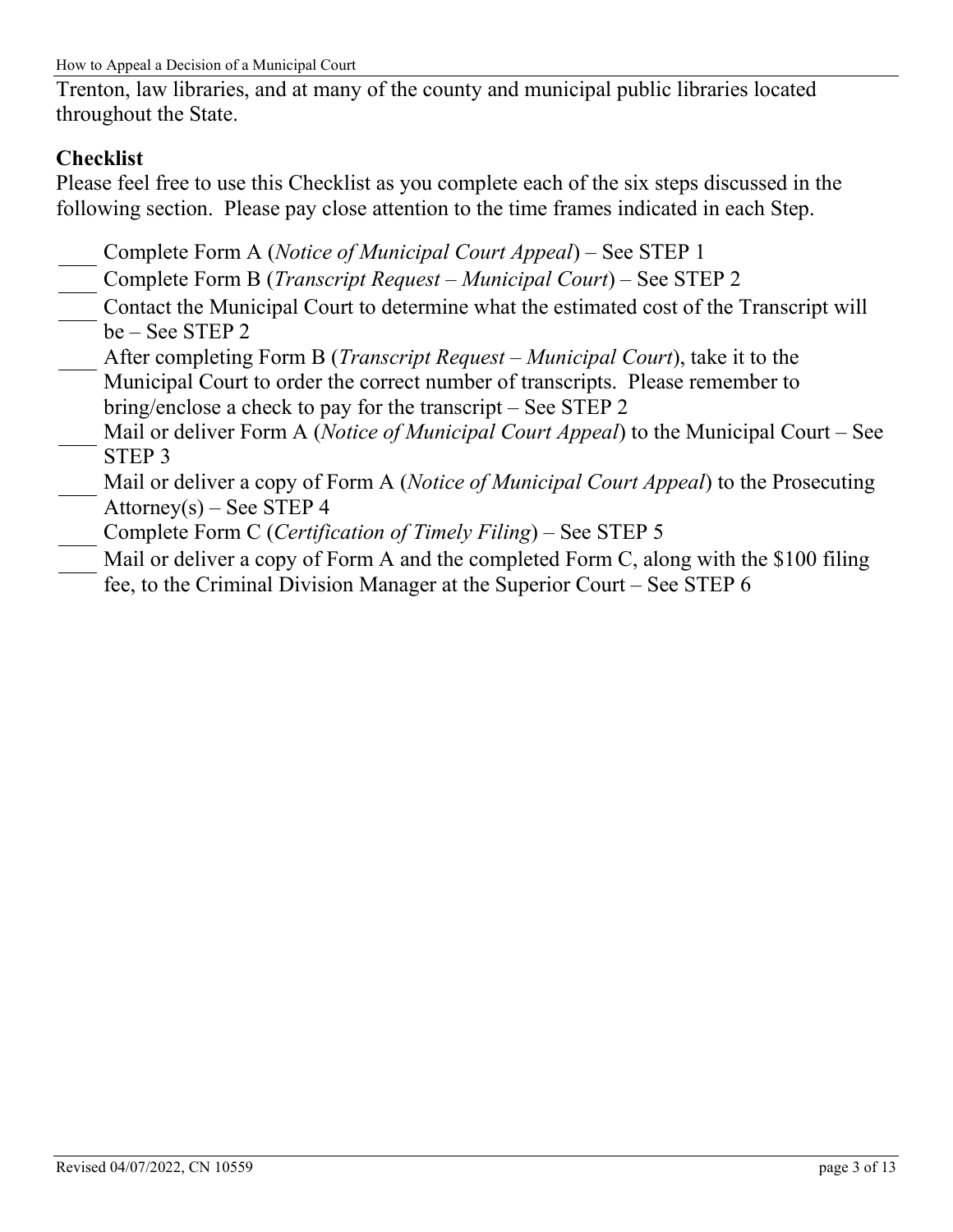The numbered steps listed below tell you what forms you will need to fill out and what to do with them. Each form should be typed or printed clearly on  $8\frac{1}{2}$  "x 11" white paper only. Forms cannot be filed on a different size or color paper. Use only the forms included in this packet. Be sure to keep a copy for your records.

# **Steps for Filing an Appeal**

# <span id="page-3-0"></span>**STEP 1: Fill out the** *Notice of Municipal Court Appeal* **(Form A)**

### **STEP 2: Fill out the** *Transcript Request Municipal Court* **(Form B)**

As part of the appeal process, you must order an original and a copy of the written record, also called a *transcript,* of your Municipal Court hearing. To order these transcripts, you must fill out Form B - *Transcript Request-Municipal Court* and mail or deliver it to the Municipal Court where your hearing took place.

**NOTE:** You will have to pay for the transcript in advance. This non-refundable fee depends on the length of your trial. Before you send or deliver the Transcript Request-Municipal Court form to the court, please call the court to get from them 1) the estimated cost of the transcript and 2) who the check should be written to. If you cannot afford to pay for the transcript, ask court staff at either the Municipal or Superior Court how you can apply to have the transcript produced at court expense.

One of the two transcripts you are required to order is for the Prosecutor and the other is for the Criminal Division Manager at the Superior Court (see STEPS 4 and 6). If you want a transcript for yourself, you should order a third copy when you place your original transcript order.

# **STEP 3: Mail or deliver Form A** - *Notice of Municipal Court Appeal* **to the Municipal Court**

In order to let the Municipal Court Administrator of the Municipal Court in which you were originally found guilty know that you are filing an appeal, you must mail or deliver Form A - *Notice of Municipal Court Appeal* to that court. The Municipal Court must receive this form **no later than 20 calendar days (this includes weekends and holidays)** after the date you were found guilty**. If the Municipal Court does not RECEIVE the appeal form by the 20-day deadline, your appeal will not be heard.**

**Note**: Before you deliver or mail the original of Form A to the Municipal Court, please make some extra copies. The information contained in STEPS 4 and 6 will let you know how many copies you will need. These additional copies are needed to help you complete the filing of your appeal.

If you mail Form A instead of delivering it in person, you should send it certified mail, return receipt requested. Your post office can tell you how to do this.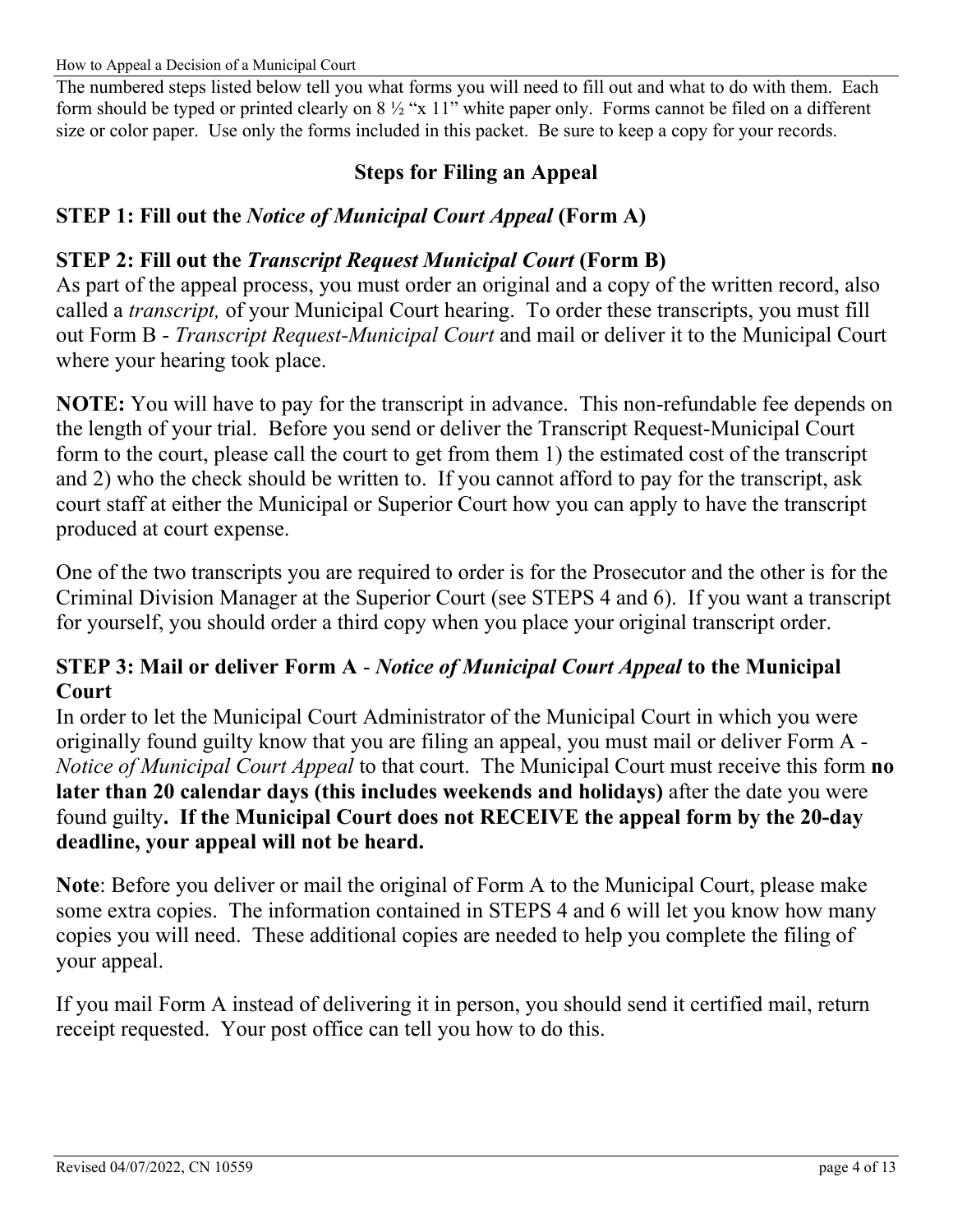# **STEP 4: Mail or deliver a copy of Form A** - *Notice of Municipal Court Appeal* **to the Prosecutor**

You must send a copy of Form A to the Prosecutor **no later than five (5) days** after you mailed or delivered the original copy of Form A to the Municipal Court. If you mail the form, instead of delivering it in person, you should send it certified mail, return receipt requested.

In almost all cases the prosecuting attorney is the County Prosecutor. However, in some cases the prosecuting attorney may be a different person. To determine if the prosecuting attorney for your case may be someone other than the County Prosecutor, please refer to the sheet at the end of this packet labeled *Determining the Prosecuting Attorney*.

# **STEP 5: Fill out Form C** - *Certification of Timely Filing*

Fill out Form C - *Certification of Timely Filing* and attach it to a copy of Form A. Form C is your certification telling the court that you mailed the necessary papers on time and to the correct places.

**Note**: If you want the court to send you copies of the forms stamped "filed" include one extra copy of each form along with a self-addressed, stamped envelope.

### **STEP 6: Mail or deliver a copy of Form A** - *Notice of Municipal Court Appeal* **and the original of Form C** - *Certification of Timely Filing* **to the Criminal Division Manager at the Superior Court**

You must send a copy of Form A - *Notice of Municipal Court Appeal* and the original of Form C - *Certification of Timely Filing* to the Criminal Division Manager at the Superior Court. The Superior Court must **receive** these forms **no later than five (5) days** after the original copy of Form A - *Notice of Municipal Court Appeal* was received by the Municipal Court. If you mail the forms, you should send them in one envelope certified mail, return receipt requested.

The copy of Form A and the original of Form C should be mailed or delivered to the Criminal Division Manager at the County Courthouse in the county where the original Municipal Court case was heard. This address can be found in the Directory of Superior Court Clerk's Offices-Law Division contained in this packet. If you are not sure which county you should file your appeal in, ask someone at the Municipal Court for assistance.

**Note**: A filing fee of \$100 is required to file your Notice of Appeal with the Criminal Division Manager. Make the check or money order payable to the *Treasurer, State of New Jersey*. However, if you cannot afford to pay for filing the appeal, ask the court staff at either the Municipal or Superior Court how to apply for the waiver of the filing fee.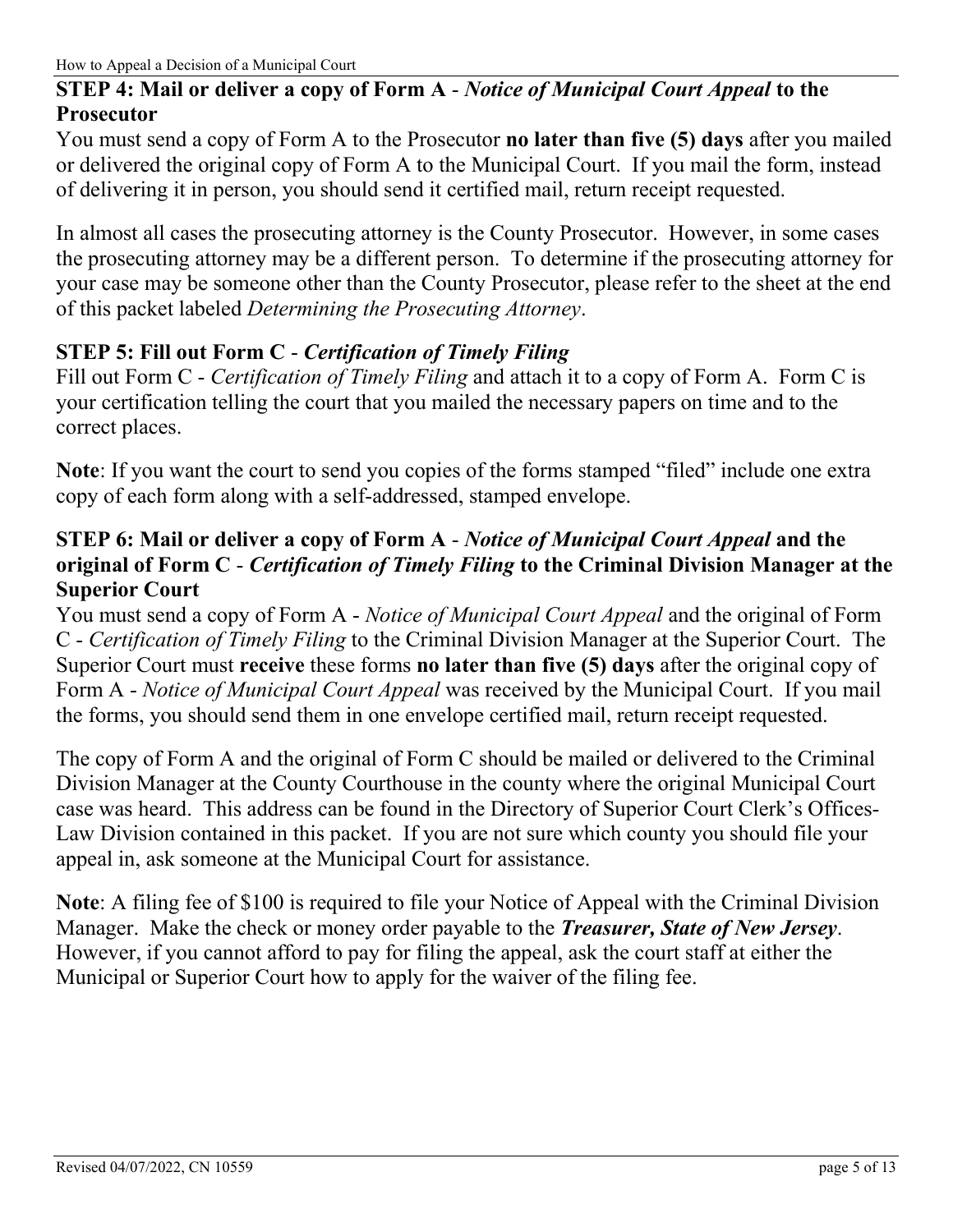| <b>Form A</b>                                                                                                                |                                                                                                   |      |                             | Print             | Clear                            |  |  |
|------------------------------------------------------------------------------------------------------------------------------|---------------------------------------------------------------------------------------------------|------|-----------------------------|-------------------|----------------------------------|--|--|
| <b>New Jersey Courts</b>                                                                                                     | New Jersey Judiciary<br><b>Notice of Municipal Court Appeal</b>                                   |      |                             |                   |                                  |  |  |
| Title of Action                                                                                                              | V.                                                                                                |      |                             | Superior Court of |                                  |  |  |
| Municipal Court Ticket or Complaint Number (refer to ticket or complaint)                                                    |                                                                                                   |      |                             |                   |                                  |  |  |
| Name                                                                                                                         | Your Information                                                                                  |      | <b>Contact Phone Number</b> |                   | ext.                             |  |  |
|                                                                                                                              | <b>Street Address</b>                                                                             | City |                             | <b>State</b>      | $\mathop{\mathrm{Zip}}\nolimits$ |  |  |
|                                                                                                                              | Lawyer's Information (if applicable)                                                              |      |                             |                   |                                  |  |  |
| Name                                                                                                                         |                                                                                                   |      | <b>Contact Phone Number</b> |                   | ext.                             |  |  |
| <b>Street Address</b>                                                                                                        |                                                                                                   | City |                             | <b>State</b>      | $\overline{Lip}$                 |  |  |
| $\Box$ Yes<br>If you were represented by a lawyer, was he/she appointed by the court?<br>$\Box$ No                           |                                                                                                   |      |                             |                   |                                  |  |  |
| am appealing to the Superior Court from a conviction (3) and a sensitive measurement of the Superior Court from a conviction |                                                                                                   |      |                             |                   |                                  |  |  |
| entered in the<br>Municipal Court on                                                                                         |                                                                                                   |      |                             |                   |                                  |  |  |
| On that date, I was convicted of the following offense(s):                                                                   |                                                                                                   |      |                             |                   |                                  |  |  |
|                                                                                                                              | The Municipal Court Judge found me guilty and ordered the following:<br>Fine (Specify Amount): \$ |      |                             |                   |                                  |  |  |
|                                                                                                                              |                                                                                                   |      |                             |                   |                                  |  |  |
|                                                                                                                              |                                                                                                   |      |                             |                   |                                  |  |  |
| Community Service (Describe):                                                                                                |                                                                                                   |      |                             |                   |                                  |  |  |
|                                                                                                                              |                                                                                                   |      |                             |                   |                                  |  |  |
| Driver License Suspension (Length of Suspension): ______________________________                                             |                                                                                                   |      |                             |                   |                                  |  |  |
|                                                                                                                              |                                                                                                   |      |                             |                   |                                  |  |  |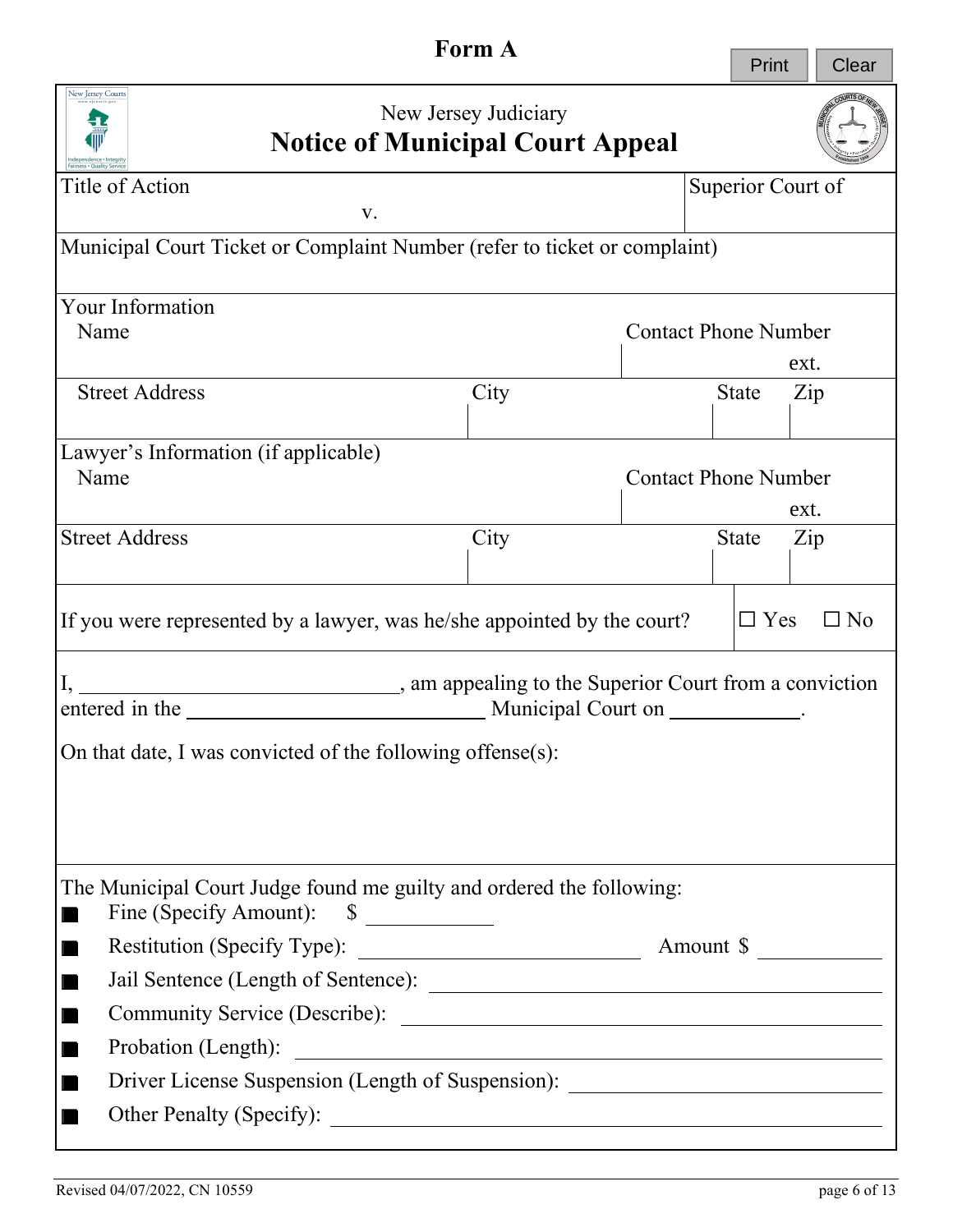In connection with this outcome:

- ☐ No Fine was Assessed **or**
- ☐ A Fine was Assessed **and:**
	- $\Box$  has been paid
	- □ has not been paid
	- $\Box$  has been stayed pending appeal
- ☐ No Jail Term was Imposed **or**
- □ A Jail Term was Imposed:
	- $\Box$  however, I am not in jail
	- $\Box$  I am in jail confined at the following facility:

A Sound Recording was made in the above matter at the time of the trial, as required by *Rule* 7:8-8.

Docket Number

(Superior Court Use Only)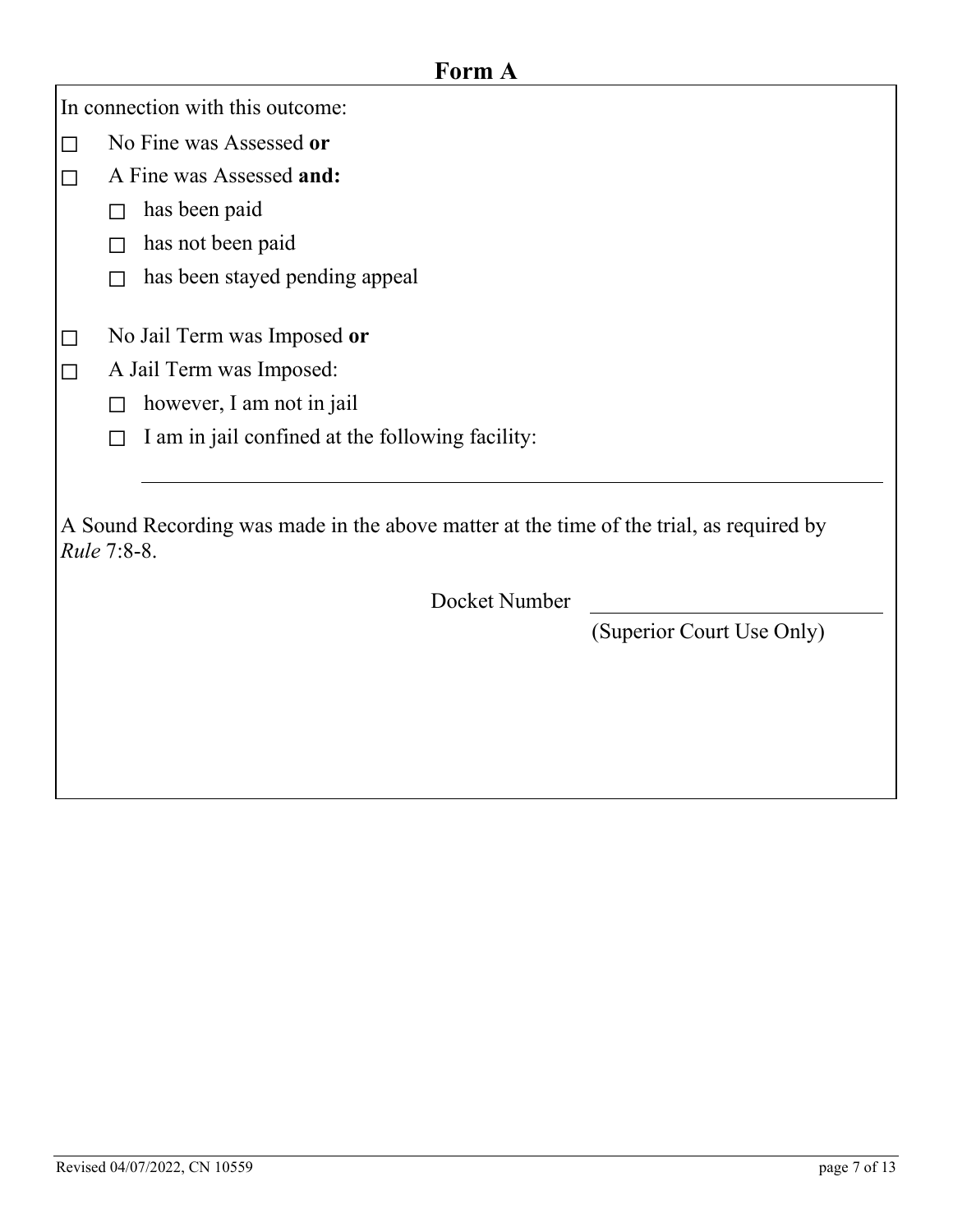# **Form B**

| New Jersey Courts<br>New Jersey Judiciary<br><b>Transcript Request-Municipal Court</b>                                                                                                                                                                                                                                                                                                                                                                   |           |                         |  |  |  |  |
|----------------------------------------------------------------------------------------------------------------------------------------------------------------------------------------------------------------------------------------------------------------------------------------------------------------------------------------------------------------------------------------------------------------------------------------------------------|-----------|-------------------------|--|--|--|--|
| Title of Action                                                                                                                                                                                                                                                                                                                                                                                                                                          |           | Municipal Court of      |  |  |  |  |
| V.<br>Name of Municipal Court Judge                                                                                                                                                                                                                                                                                                                                                                                                                      | County    | Date(s) of $Hearing(s)$ |  |  |  |  |
| <b>Complete This Section Only If You Are Filing an Appeal of a Municipal Court Judgment</b>                                                                                                                                                                                                                                                                                                                                                              |           |                         |  |  |  |  |
| To file a Municipal Court appeal, you must order and pay in advance for a minimum of two<br>(2) copies of your court case transcript. The Municipal Court Administrator will file the<br>original copy of the transcript with the Criminal Division Manager at the Superior Court and a<br>certified copy with the Prosecuting Attorney. You may also order one or more copies of the<br>transcript for yourself if you choose, at an additional charge. |           |                         |  |  |  |  |
| <b>Number of transcripts requested:</b>                                                                                                                                                                                                                                                                                                                                                                                                                  |           |                         |  |  |  |  |
| Copy for the Criminal Division Manager at the Superior Court (required)                                                                                                                                                                                                                                                                                                                                                                                  |           |                         |  |  |  |  |
| Copy or copies for the Prosecuting Attorney or Attorneys (a minimum of one is required)                                                                                                                                                                                                                                                                                                                                                                  |           |                         |  |  |  |  |
| Additional copies (optional)                                                                                                                                                                                                                                                                                                                                                                                                                             |           |                         |  |  |  |  |
| <b>Total Copies Ordered</b>                                                                                                                                                                                                                                                                                                                                                                                                                              |           |                         |  |  |  |  |
| <b>Your Name</b>                                                                                                                                                                                                                                                                                                                                                                                                                                         |           | Telephone Number        |  |  |  |  |
|                                                                                                                                                                                                                                                                                                                                                                                                                                                          |           | ext.                    |  |  |  |  |
| <b>Street Address</b>                                                                                                                                                                                                                                                                                                                                                                                                                                    | City      | <b>State</b><br>Zip     |  |  |  |  |
| I agree to pay for the preparation and all copies ordered of the transcript.                                                                                                                                                                                                                                                                                                                                                                             |           |                         |  |  |  |  |
| Date                                                                                                                                                                                                                                                                                                                                                                                                                                                     | Signature |                         |  |  |  |  |
| Type or Print Your Name                                                                                                                                                                                                                                                                                                                                                                                                                                  |           |                         |  |  |  |  |
| New Jersey Court Rule 3:23-8(a) requires that when an appeal is filed, the original<br>transcript must be filed with the Criminal Division Manager at the Superior Court and a<br>certified copy with the Prosecuting Attorney.                                                                                                                                                                                                                          |           |                         |  |  |  |  |
| Note: Before you send or deliver the Transcript Request-Municipal Court form to the court,<br>contact the court for the estimated cost of the transcript and who to make the check out to.                                                                                                                                                                                                                                                               |           |                         |  |  |  |  |
| (Court Use Only)<br>Amount of Deposit: \$                                                                                                                                                                                                                                                                                                                                                                                                                |           |                         |  |  |  |  |
| Revised 04/07/2022, CN 10559                                                                                                                                                                                                                                                                                                                                                                                                                             |           | page 8 of 13            |  |  |  |  |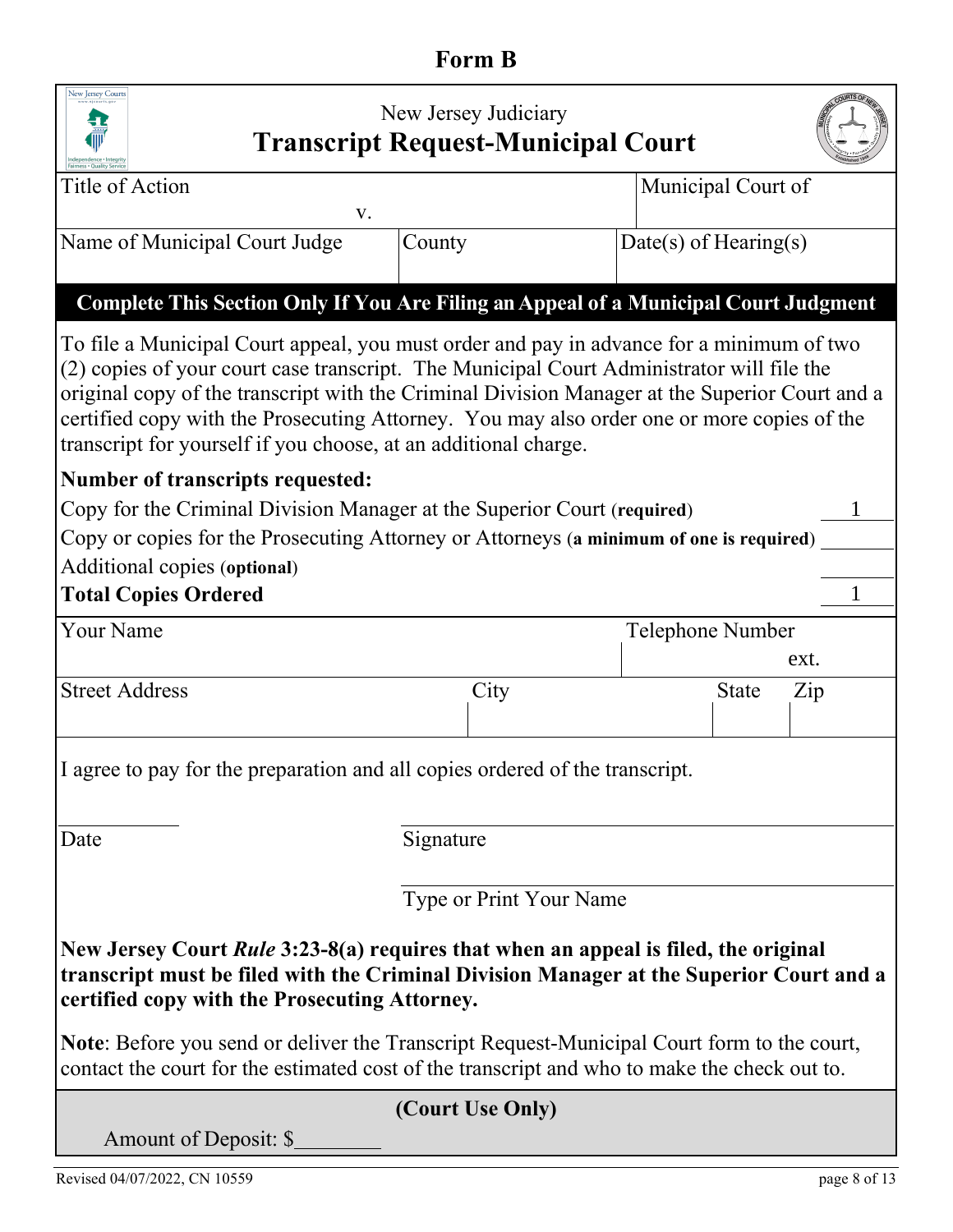# **Form C Certification of Timely Filing**

I certify that a copy of the Notice of Municipal Court Appeal form (Form A) has been mailed or delivered to the Municipal Court Administrator of the Municipal Court, and also to the Prosecuting Attorney(s), within the deadlines specified by the Rules of Court. In addition, I certify that I have contacted the Municipal Court Administrator of the Municipal Court stated above, before filing my Notice of Municipal Court Appeal, and I have ordered an original and a copy of the transcript of my proceedings.

Additionally, if required, I have paid the transcript deposit specified by the Municipal Court Administrator to have the transcript produced.

Date Appellant Signature

Type or Print Your Name

List the name(s) and address(es) of the Prosecuting Attorney(s) who has been provided with a copy of Form A (*Notice of Municipal Court Appeal*).

| (a) |                                 | (b) |                          |  |
|-----|---------------------------------|-----|--------------------------|--|
|     | (Name)                          |     | (Name)                   |  |
|     | (Address)                       |     | (Address)                |  |
| (c) | (City, State & Zip Code)<br>(d) |     | (City, State & Zip Code) |  |
|     |                                 |     |                          |  |
|     | (Name)                          |     | (Name)                   |  |
|     | (Address)                       |     | (Address)                |  |
|     | (City, State & Zip Code)        |     | (City, State & Zip Code) |  |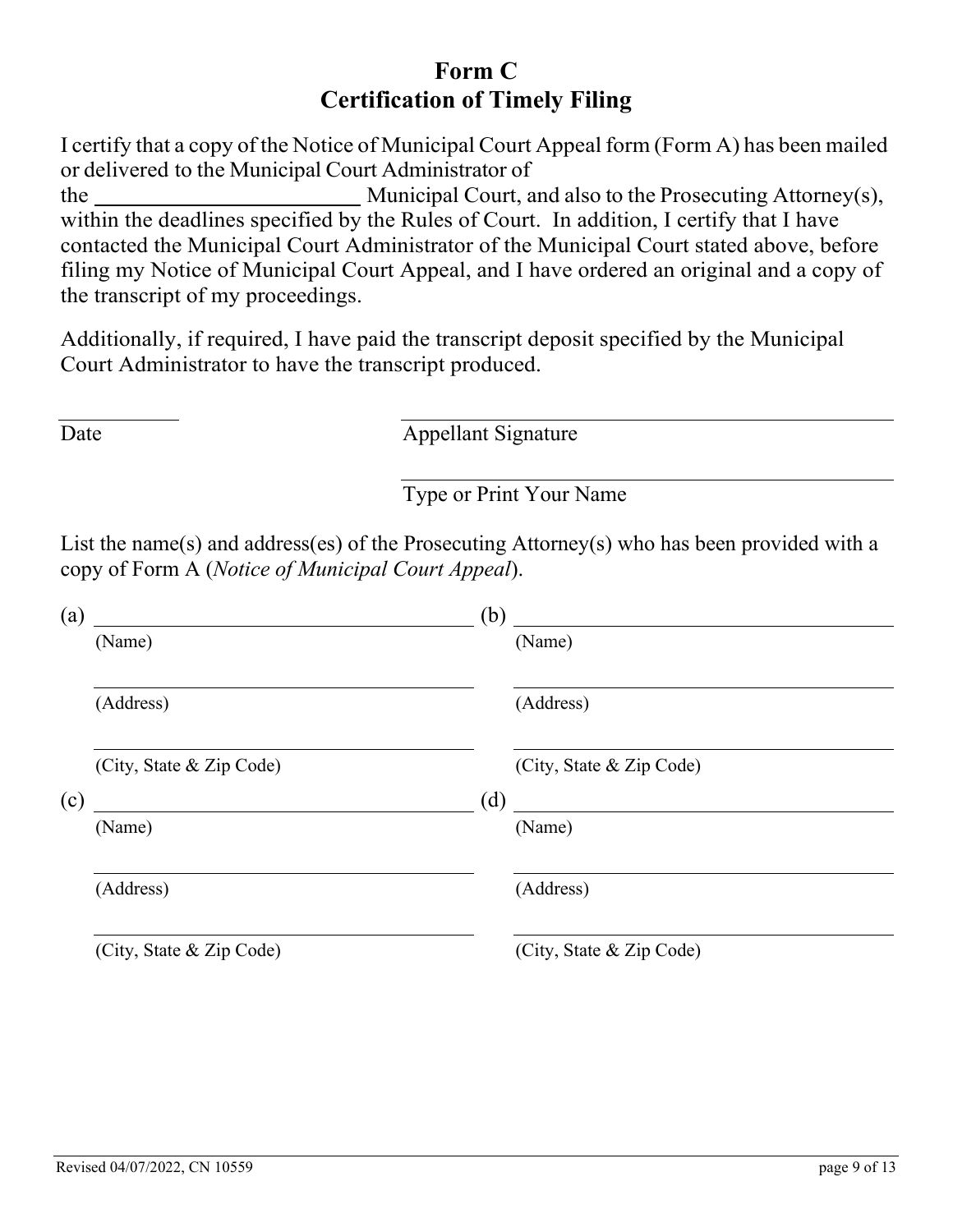# **Determining the Prosecuting Attorney**

In order for you to file a copy of Form A (*Municipal Court Appeal*) with the Prosecuting Attorney, you must first determine who the Prosecuting Attorney for your case will be when it gets to the Superior Court. It may be an attorney representing the Municipality where your matter was heard, the County Prosecutor or even an attorney from the office of the State Attorney General. Who the Prosecuting Attorney will be is determined by the nature of the case on which you are appealing. For example:

- a) If one or more of the charges on which you were found guilty and are appealing is a municipal ordinance violation, a copy of Form A (*Notice of Municipal Court Appeal*) must be mailed or delivered to the Municipal Attorney for the town where the Municipal Court is located. Staff at the town's main administrative building can provide you with the name and address of the Municipal Attorney.
- b) If your appeal is based on a claim that a State law, statute, rule, regulation, or an order by the executive branch of government is unconstitutional, then a copy of Form A (*Notice of Municipal Court Appeal*) must be mailed or delivered to the Office of the Attorney General, at the following address:

Office of the Attorney General R. J. Hughes Justice Complex 25 Market Street, P.O. Box 080 Trenton, NJ 08625

c) For all other matters, a copy of Form A (*Notice of Municipal Court Appeal*) must be mailed or delivered to the County Prosecutor. This includes most traffic offenses and driving while intoxicated (DWI) violations. Please be aware that your case may require you to send a copy of Form A (*Notice of Municipal Court Appeal*) to more than one Prosecuting Attorney. For example, if one of the charges is a municipal ordinance violation and another a speeding offense, then you will need to send a copy of Form A to both the Municipal Attorney and the County Prosecutor. The Municipal Prosecutor, the local police department or Municipal Court staff can provide you with information on whether a particular charge is a municipal ordinance violation or a State law violation. Finally, if you are still unsure who the Prosecuting Attorney in your case will be, you may want to consider sending a copy of Form A (*Notice of Municipal Court Appeal*) to the County Prosecutor, the Municipal Attorney, and the State Attorney General. Please refer to the Summary Table below for information on determining the Prosecuting Attorney(s).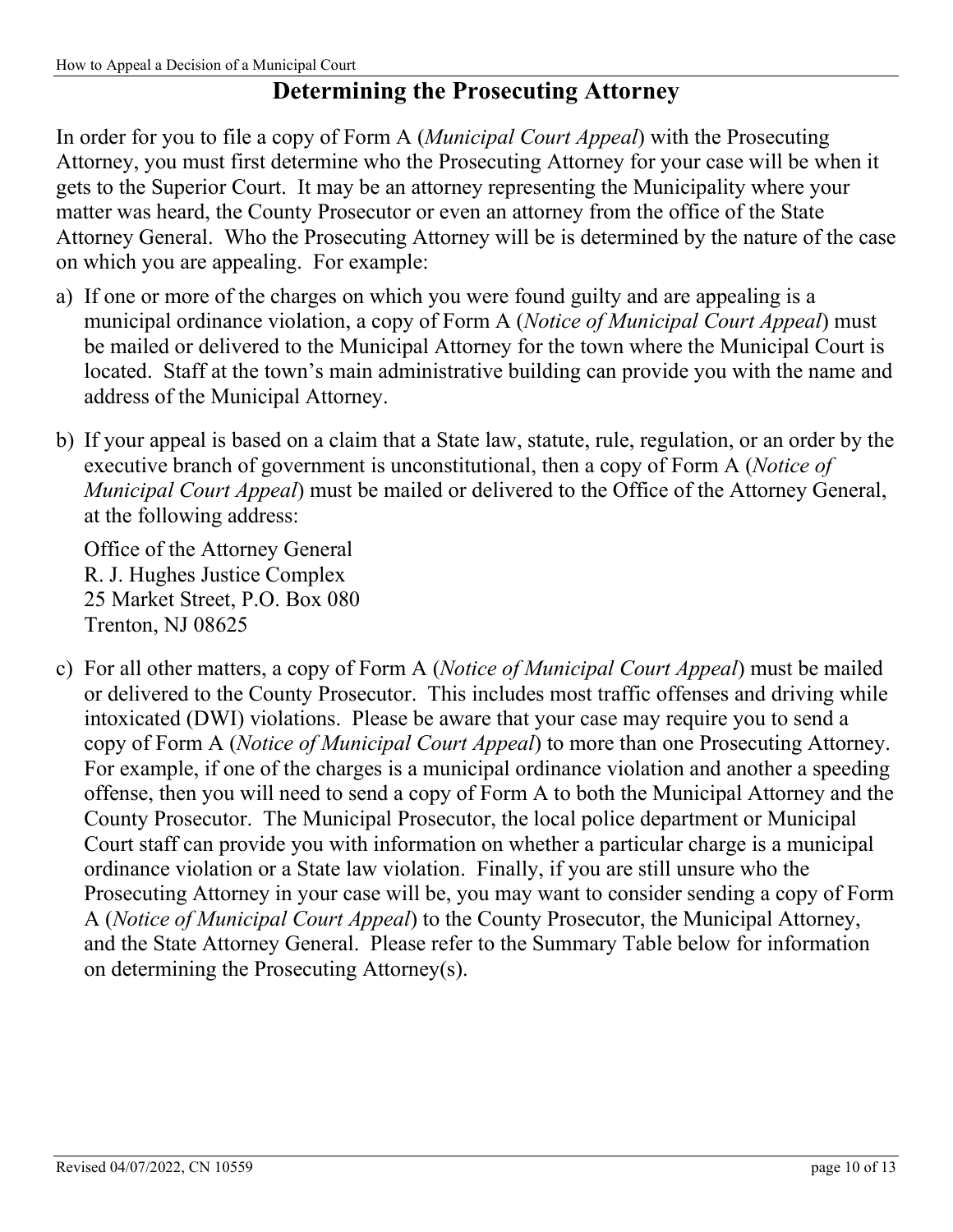| Summary                                                                                           |                                                                             |  |  |  |
|---------------------------------------------------------------------------------------------------|-----------------------------------------------------------------------------|--|--|--|
| If you are appealing:                                                                             | You must send a notice to:                                                  |  |  |  |
| A Municipal Ordinance violation                                                                   | The Municipal Attorney for the town where the<br>Municipal Court is located |  |  |  |
| A violation of State law, (i.e., a traffic<br>violation, assault charge or most other<br>matters) | The County Prosecutor                                                       |  |  |  |
| The Constitutionality of the law, rule,<br>regulation, or an Executive Order                      | The Office of the Attorney General                                          |  |  |  |
| If you are not sure who the Prosecuting<br><b>Attorney will be</b>                                | Ask the Municipal Prosecutor or Municipal<br>Court staff for help           |  |  |  |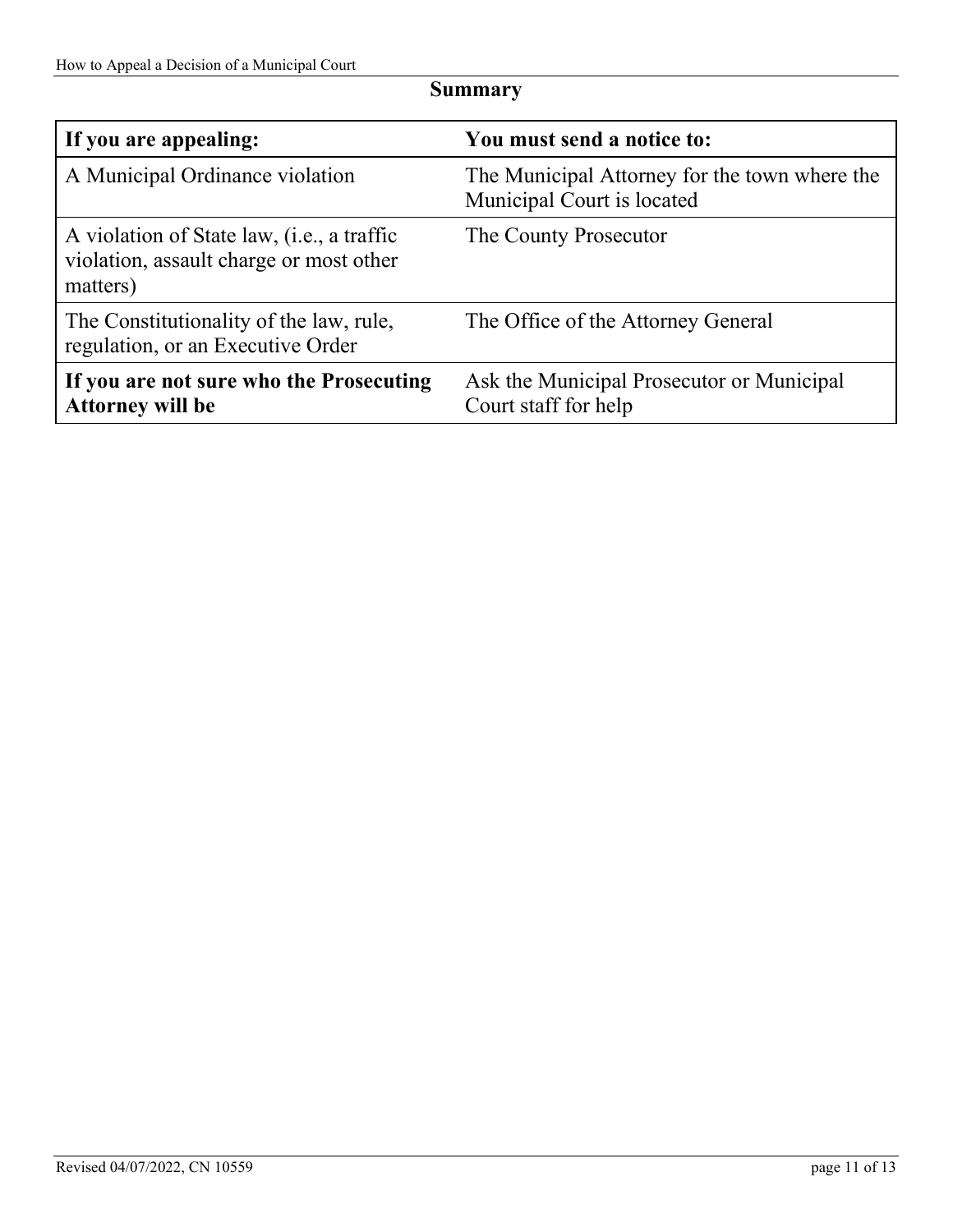# **Directory of Superior Court Clerk's Offices- Law Division**

A copy of the *Notice of Municipal Court Appeal* (Form A) must be sent to the Criminal Division at the Superior Court in the county where you are filing your Appeal.

### **Atlantic County**

Municipal Appeals Clerk Atlantic County Courts Complex 4997 Unami Boulevard Mays Landing, NJ 08330 609-402-0100 ext. 47340

### **Bergen County**

Criminal Division Manager Bergen County Courthouse 10 Main Street, Room 124 Hackensack, NJ 07601 201-221-0700 ext. 25020

#### **Burlington County**

Criminal Division Manager Burlington Courts Facility 50 Rancocas Rd. -1st Fl. Mount Holly, NJ 08060 609-288-9500 ext. 38125

### **Camden County**

Camden Criminal Records Camden County Hall of Justice 101 South Fifth St. Camden, NJ 08103 856-650-9100, ext. 43650

#### **Cape May County**

Municipal Appeals Clerk Criminal Division Cape May County Superior Court 4 Moore Rd. Cape May Court House, NJ 08210 609-402-0100 ext. 47433

### **Cumberland County**

Criminal Division Records 60 West Broad Street Bridgeton, N.J. 08302 856-878-5050 ext. 15640

#### **Essex County**

Criminal Division Manager Essex County Veterans Courthouse 50 West Market Street Newark, NJ 07102 973-776-9300 ext. 55934

#### **Gloucester County**

Criminal Division Records Gloucester County Justice Complex 70 Hunter Street Woodbury, NJ 08096 856-878-5050 ext. 15430

#### **Hudson County**

Criminal Records Office Hudson County Admin. Building 595 Newark Ave., Room 101 Jersey City, NJ 07306 201-748-4400 ext. 60138

#### **Hunterdon County**

Municipal Appeals Clerk Hunterdon County Criminal Division Hunterdon County Justice **Center** 65 Park Avenue Flemington, NJ 08822 908-824-9750 ext. 13110

#### **Mercer County**

Criminal Division Records Mercer County Courthouse 400 S. Warren St., Room 109 Trenton, NJ 08650 609-571-4200 ext. 74074

#### **Middlesex County**

Municipal Appeals Clerk Middlesex County Courthouse 56 Paterson St. P.O. Box 964 New Brunswick, NJ 08903 732-645-4300 ext. 88142

#### **Monmouth County**

Municipal Appeals Clerk Monmouth County Courthouse 71 Monument Park Freehold, NJ 07728 732-358-8700 ext. 87360

#### **Morris County**

Criminal Division Manager Morris County Courthouse Washington St. Morristown, NJ 07960 862-397-5700 ext. 75215

### **Ocean County**

Criminal Case Processing Ocean County Justice Complex 120 Hooper Ave., Room 221 Toms River, NJ 08753 732-504-0700 ext 64282